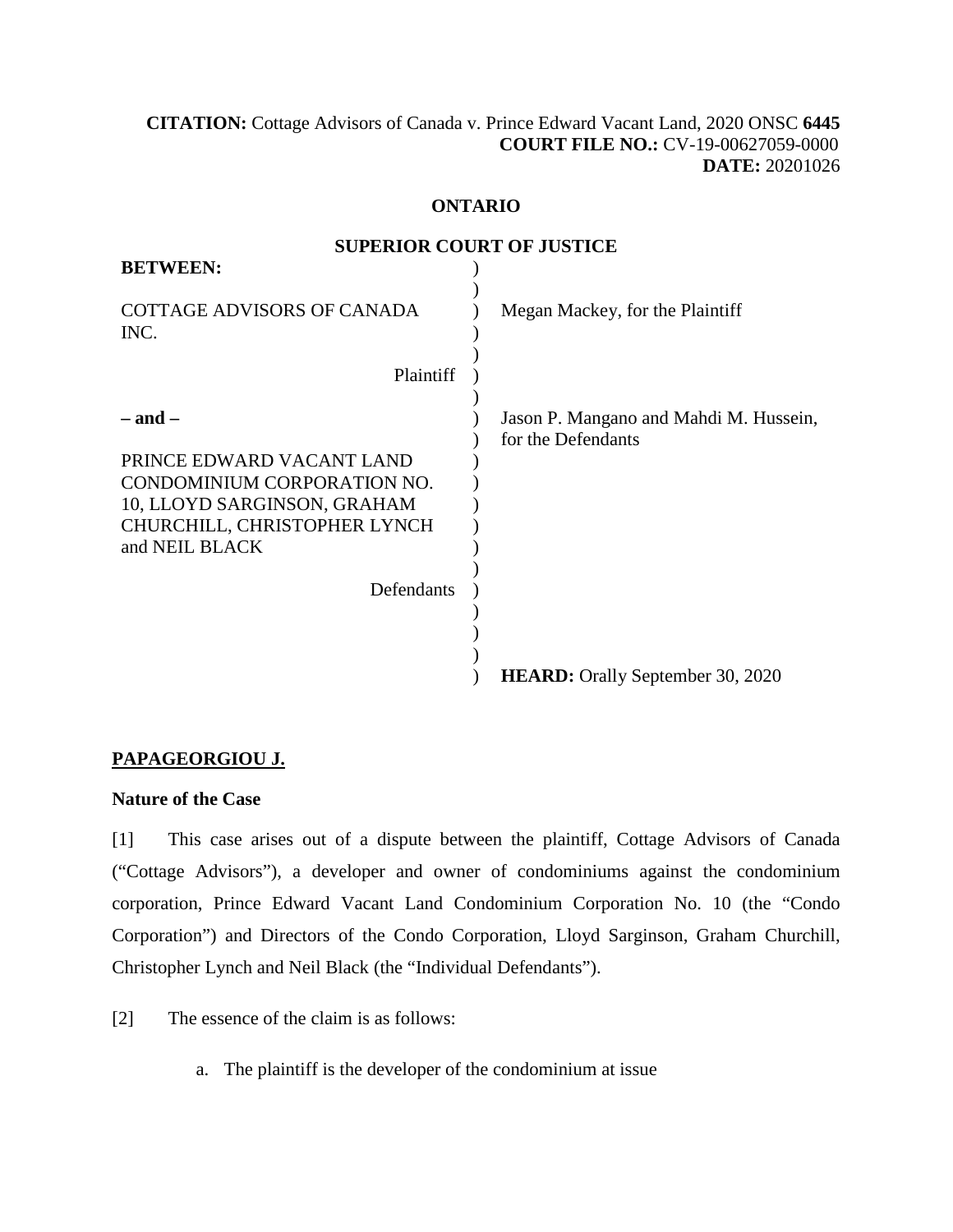- b. The plaintiff continues to own units in the development which it rents and/or is attempting to sell;
- c. The plaintiff alleges the following oppressive conduct:
	- i. the Condo Corporation and the Individual Defendants are exaggerating construction deficiencies and failing to repair them at the same time (e.g. the water distribution system, the sewer system, the sewer distribution system, adult pool, the gravel roadways, fitness centre, visitor centre, sport court area and communal parking areas.) These alleged deficiencies are noted in various communications like the Condominium's status certificate and are impeding the plaintiff's ability to sell and/or rent out the units it still owns. The plaintiff alleges that the Individual Defendants are breaching a duty of care set out in section 38 of the *Condominium Act, 1998*, S.O. 1998, c. 19;
	- ii. the Condo Corporation and Individual Defendants have implemented rules which impede its ability to rent units such as refusing to allow large groups to book multiple cottages, prohibiting non-owners from bringing pets into the cottages, as well as that the Individual Defendants failed to repair and maintain the common elements, contrary to the obligations outlined in the *Condominium Act*;
- d. The plaintiff alleges that the Individual Defendants engaged in communications with the municipality which are harming the plaintiff and constitute interference with economic relations;

### **Nature of the Motion**

[3] This is a motion brought by the defendants for and order striking out the causes of action alleged against the Individual Defendants and dismissing the action as against them pursuant to Rule 21.01 and Rule 25 of the *Rules of Civil Procedure*, R.R.O. 1990, Reg. 194, without leave to amend.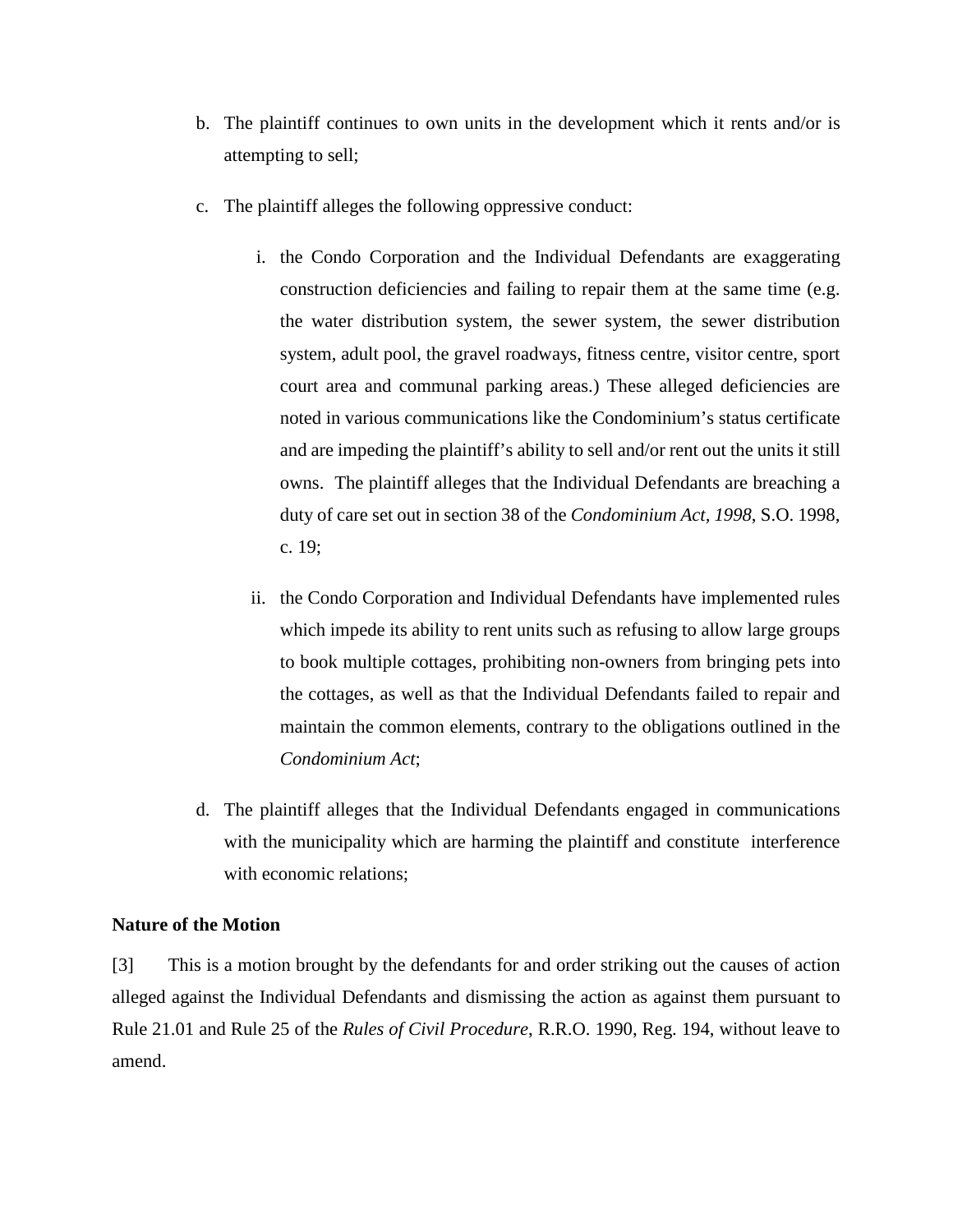- [4] The defendants' main arguments are three-fold:
	- a. The claims against the Individual Defendants are undifferentiated and consist of the pleading of the same facts as against all defendants as a whole;
	- b. The claims against the Individual Defendants do not demonstrate a separate identity or interest or any separate tortious activity;
	- c. There are insufficient facts to support the causes of action alleged.

## **Decision**

[5] For the reasons that follow I am striking the causes of action alleged against the Individual Defendants, without leave to amend, and dismissing the action as against them.

[6] These reasons are organized as follows:

- a. History of the pleadings
- b. The law applicable to Rule 25 and Rule 21.01 motions
- c. The causes of action against the Individual Defendants
	- i. Intentional interference with contractual relations;
	- ii. Oppression

### **Analysis**

# **History of the pleadings**

[7] The Statement of Claim was issued on August 28, 2019. In this initial Statement of Claim, the facts and causes of action were pleaded against all defendants as a group in an undifferentiated fashion.

[8] On November 5, 2019 the defendants issued a Demand for Particulars requesting particulars which included particulars with respect to the facts underlying the claims against each Individual Defendant.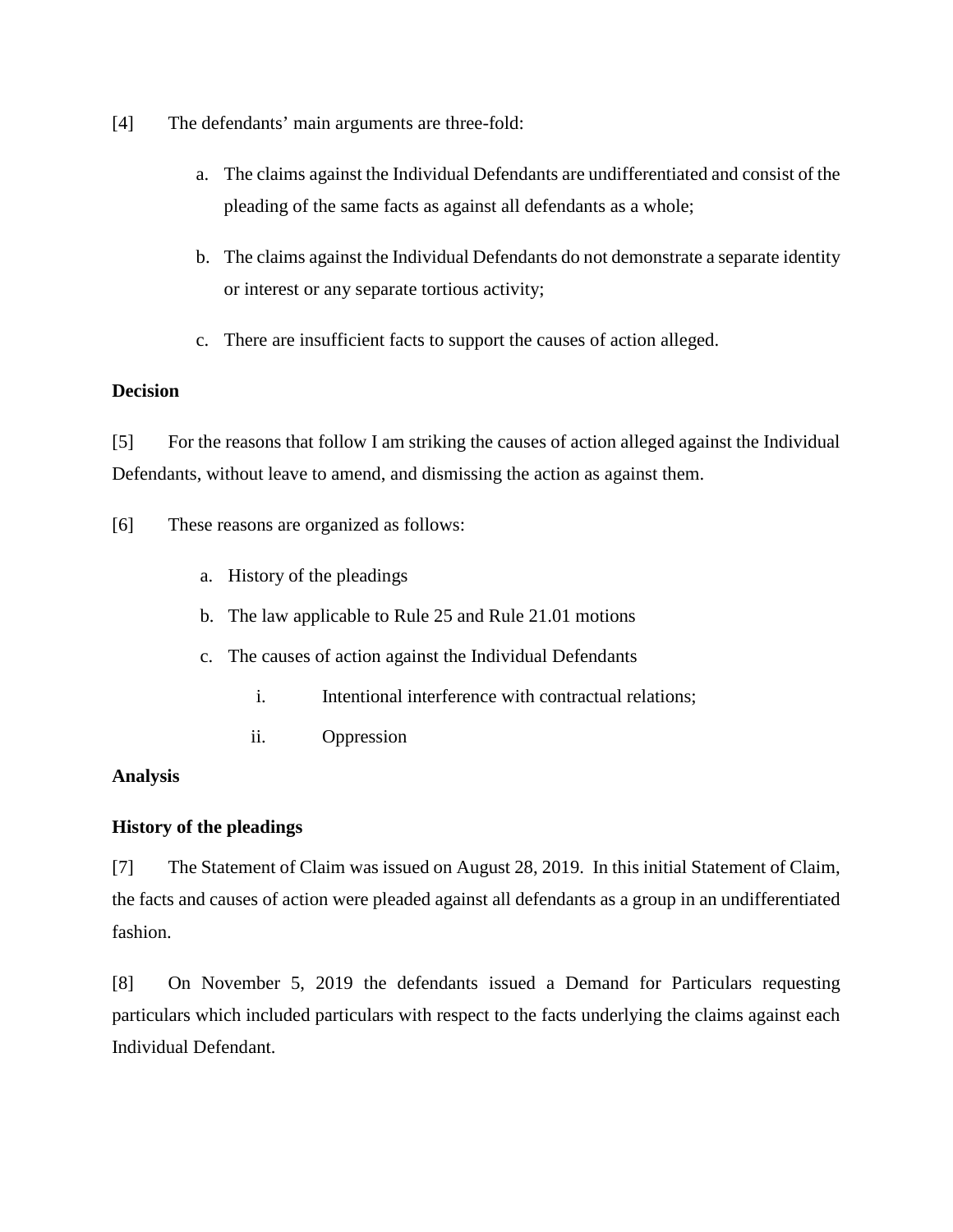[9] Cottage Advisors Response to the Demand for Particulars, dated December 5, 2019, did not provide any particulars with respect to each Individual Defendant, but again, provided particulars which relate to the Condo Corporation and the Individual Defendants as a whole.

[10] On January 17, 2020 the Condo Corporation filed a Statement of Defence which included a pleading that no proper claim had been advanced against the Individual Defendants.

[11] The defendants issued a Notice of Motion to strike the causes of action against the Individual Defendants on February 11, 2020.

[12] Thereafter, Cottage Advisors submitted a proposed Amended Statement of Claim dated March 2, 2020 which purported to provide further particulars with respect to the claims against the Individual Defendants which, again, did not provide any differentiated claims against the Individual Defendants.

# **The law applicable to motions brought pursuant to Rule 21.01 and Rule 25 motion**

[13] Rule 25 of the *Rules of Civil Procedure* sets out detailed rules applicable to pleadings and there is comprehensive body of case law discussing the various ways that pleadings may be defective.

[14] In *Cerqueira v. Ontario*, 2010 ONSC 3954, at para. 11, Strathy J., as he then was, set out the following principles applicable to pleadings which are relevant in this case:

(a) the purpose of pleadings is to give notice of the case to be met, to define the matters in issue for the parties and for the court, and to provide a permanent record of the issues raised: *1597203 Ontario Limited v. Ontario*, [2007] O.J. No. 2349; *Aristocrat Restaurants v. Ontario*, [2003] O.[J]. No. 5331 (S.C.J.) at para. 15; *Somerleigh v. Lakehead Region Conservation Authority*, 2005 CarswellOnt 3546 (S.C.J.) at para. 5;

(b) the causes of action must be clearly identifiable from the facts pleaded and must be supported by facts that are material: *CIT Financial Ltd. v. Sharpless,* 2006 CarswellOnt 3325;

(c) every pleading must contain a concise statement of the material facts on which the party relies but not the evidence by which those facts are to be proved: rule 25.06; this includes pleading the material facts necessary to support the causes of action alleged;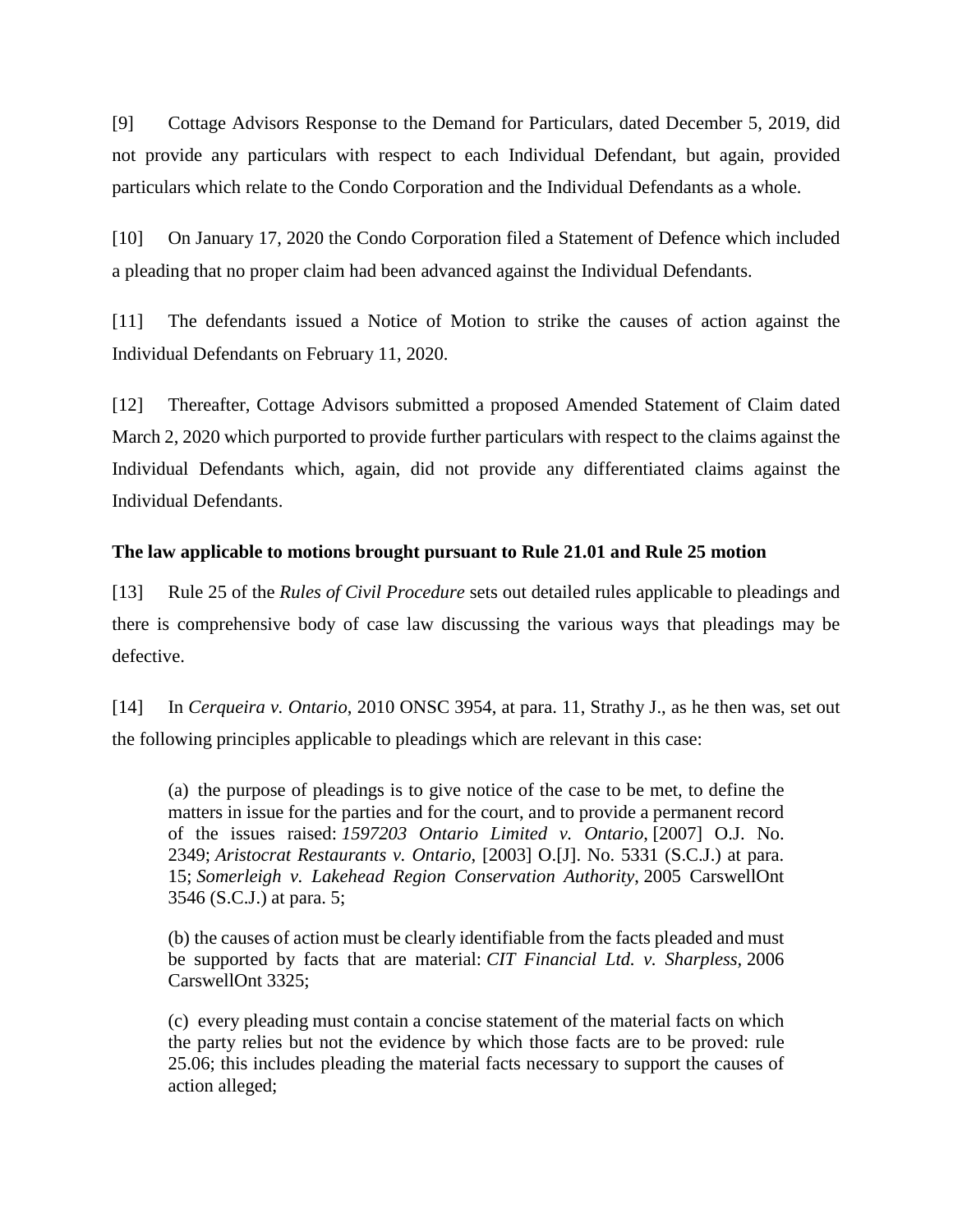(f) the court may strike part of a pleading, with or without leave to amend, on the grounds that (a) it may prejudice or delay the trial of an action, (b) it is scandalous, frivolous or vexatious, or (c) it is an abuse of the process of the court: rule 25.11;

…

(i) allegations of fraud, misrepresentation, negligence and conspiracy must be pleaded with particularity: *Lana International Ltd. v. Menasco Aerospace Ltd.* [1996] O.J. No. 1448.

[15] As noted in the recent Court of Appeal decision, *Burns v. RBC Life Insurance Company*, 2020 ONCA 347, at para. 16:

… Each defendant in a statement of claim should be able to look at the pleading and find an answer to a simple question: What do you say I did that has caused you, the plaintiff, harm and when did I do it?

[16] Under Rule 21.01(1)(b), a party may move to strike out a pleading on the ground that it does not disclose a cause of action. On such a motion, the following principles apply:

- a. All allegations of fact, unless plainly ridiculous or incapable of proof, must be accepted as proven;
- b. The defendant, in order to succeed, must show that it is plain and obvious and beyond doubt that the plaintiff could not succeed in the claim;
- c. The novelty of the action will not militate against the plaintiff;
- d. The Statement of Claim must be read as generously as possible with a view to accommodating any inadequacies in the allegations due to drafting deficiencies. *Jacobson v. Skurka*, 2015 ONSC 1699, 125 O.R. (3d) 279, at para. 73; *Hunt v. Carey Canada Inc.*, [1990] 2 S.C.R. 959, at pp. 972-973; *Dawson v. Rexcraft Storage and Warehouse Inc.* (1998), 164 D.L.R. (4th) 257 (Ont. C.A.), at para. 9.
- e. A claim will be found legally insufficient when its allegations "do not give rise to a recognized cause of action or it fails to plead the necessary elements of an otherwise recognized cause of action…[A] plaintiff must, at minimum, plead the basic elements of a recognized cause of action pursuant to which an entitlement to damages is claimed. Vague allegations that make it impossible for [the defendant] to reply should be struck": *Aristocrat Restaurants Ltd. v. Ontario*, 2003 CarswellOnt 5574, at paras. 18-19.

[17] Leave to amend will only be denied in the clearest of cases when it is plain and obvious that no tenable cause of action is possible on the facts as alleged and there is no reason to suppose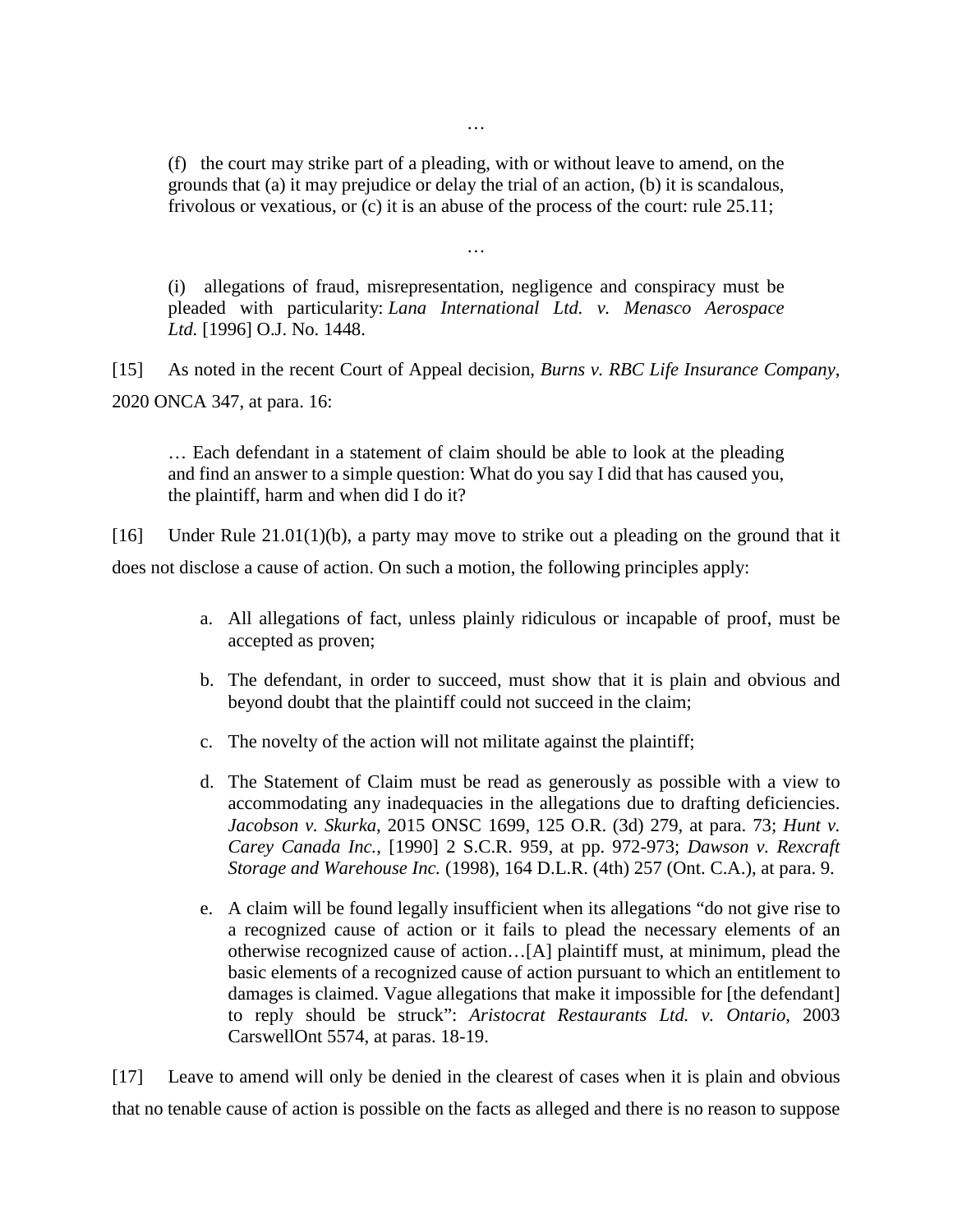that the party could improve his or her case by any amendment: *Mitchell v. Lewis*, 2016 ONCA 903, 134 O.R. (3d) 524, at para. 21; *Conway v. Law Society of Upper Canada*, 2016 ONCA 72, 395 D.L.R. (4th) 100, at para. 16; *South Holly Holdings Ltd. v. The Toronto-Dominion Bank*, 2007 ONCA 456, at para. 6.

# **The causes of action against the Individual Defendants**

## **Interference with contractual relations**

[18] The elements of the tort of intentional interference with contractual/economic relations are as follows:

- a. The defendant intended to injure the plaintiff's economic interests;
- b. The interference must have been by illegal or unlawful means;
- c. The plaintiff must have suffered economic harm or loss as a result.

*Grand Financial Management Inc. v. Solemio Transportation Inc.*, 2016 ONCA 175, 395 D.L.R. (4th) 529, at para. 62.

[19] In *Ontario Consumers Home Services v. Enercare Inc.*, 2014 ONSC 4154, at para. 35, the Court emphasized the need for particularity in pleadings of intentional interference with contractual relations:

> The pleading of intentional interference with economic relations is an intentional tort that requires full particulars. As noted in *Lysko v. Braley* (supra), the strict pleading requirements relating to a plea of conspiracy apply equally to a plea of intentional interference with economic relations. The particulars must set out with clarity and precision each of the overt acts which are alleged to have been done in furtherance of the intentional interference with economic relations.

[20] As noted above, the pleadings filed by the plaintiff claim that the Individual Defendants contacted the municipality to discuss the plaintiff' s contractual obligations, demanded that the municipality withhold the return of the surety which the plaintiff filed for the site plan and reserve fund until the Board was satisfied with the common elements. The claim does not indicate who it was or when these alleged communications took place. With respect to the alleged Board member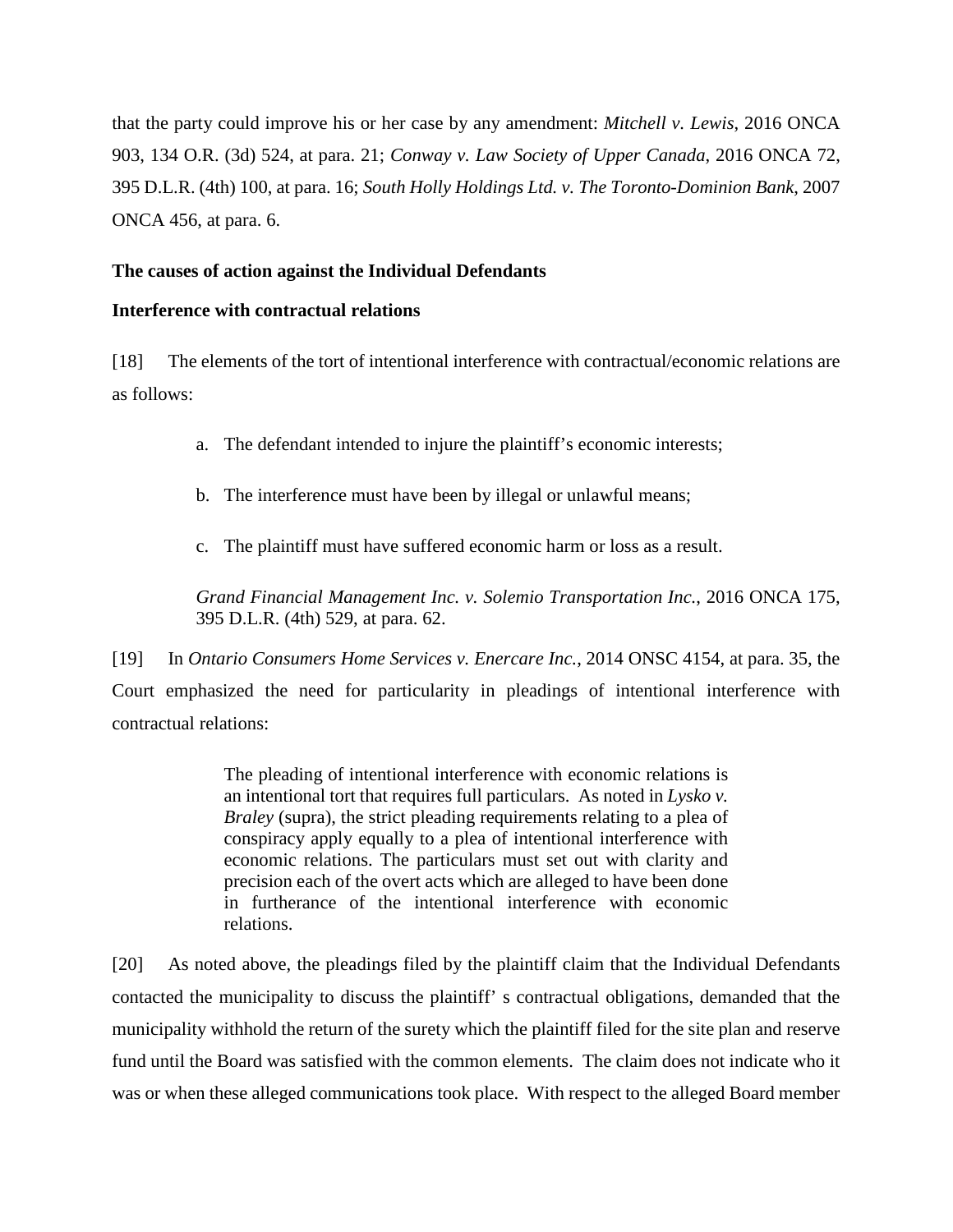who contacted the municipality, during the motion, and in its factum, the plaintiff argued that the plaintiff knew or believed that one of the Board members had contacted the municipality, but it did not know who because the Individual Defendants had not yet filed a defence. The plaintiff required discovery to determine who it was.

[21] There are a number of difficulties with the plaintiff's position.

[22] First, as held in *Ontario Consumers Home Services*, at para. 27, citing *Balanyk v. University of Toronto*, 1999 CanLII 14918 (Ont. S.C.), at para. 29:

If the plaintiff does not, at the time of the pleading, have knowledge of the facts necessary to support the cause of action, then it is inappropriate to make the allegations in the statement of claim.

[23] Furthermore, the way in which this claim is pleaded runs afoul of the principles of pleading specifically applicable to officer and director liability. In *Ontario Consumers Home Services*, at paras. 67-68, O'Marra J. discussed the heightened scrutiny that courts are directed to make of claims advanced against officers and directors:

[W]here a plaintiff asserts personal liability of an individual defendant there is a heightened onus at the pleading stage. In *Tran v. University of Western Ontario*,  $[2014]$  O.J. No. 407 (S.C.J.) E.M. Morgan J. noted at para. 16 the following:

[D]espite the fact that the onus in a Rule 21 motion is on the moving party to demonstrate that it is "plain and obvious" the claim must fail, *Hunt v. T&NPLC*, [1990] CanLII 90 (SCC), [1990] CanLII 90 (SCC), [1990] 2 SCR 959, at para. 36, a party who pleads personal liability against the employees of a corporate defendant with which he has had dealings must satisfy a rather stringent test. As the Prince Edward Island Court of Appeal put it in *Kay Aviation v. Rofe* (2001), 2002 DLR  $(4<sup>th</sup>)$  683 at para. 25, "[t]he minimum level of material facts in a statement of claim founded on causes of action against an officer, director or employee of a corporation with whom the plaintiff has contracted is very high.

In order to give rise to personal liability the factual underpinnings to the claim must be specifically and sufficiently pleaded.

[24] In *Burns*, the Court of Appeal upheld the striking out of a claim against employees on the basis that it was an undifferentiated claim, at para.17: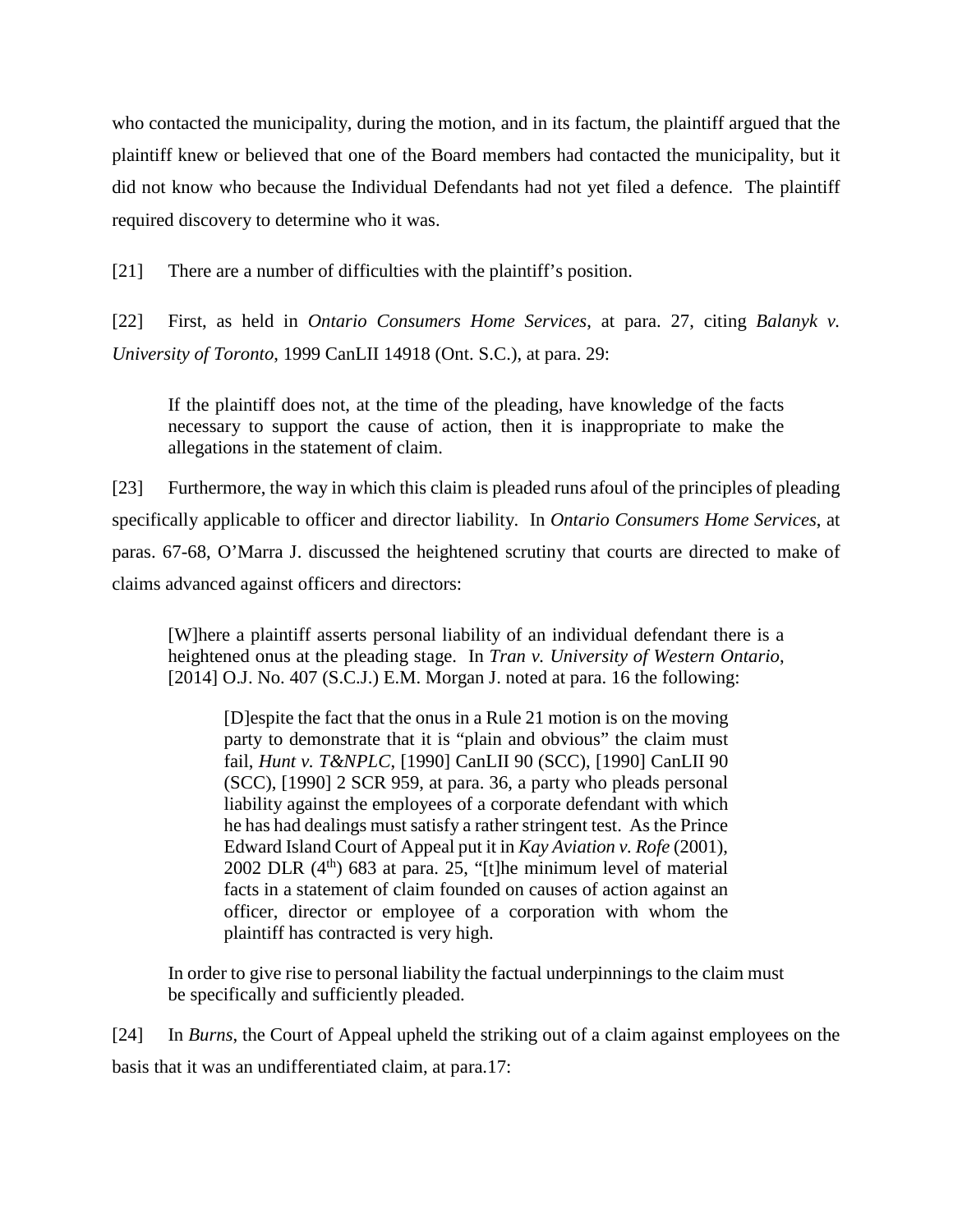Mr. Burns' statement of claim does not provide either Ms. McLean or Ms. Oslizlok with an individualized answer to that question. The heart of Mr. Burns' claim against Ms. McLean and Ms. Oslizlok is found in paras. 29 through to 35 of his statement [of] claim, much of which is reproduced above. None of those paragraphs of the statement of claim inform Ms. McLean or Ms. Oslizlok what each did individually that Mr. Burns alleges constitutes actionable wrongs against him for which he seeks a remedy, and when did they it. Instead, his pleading lumps the defendants together, without providing the necessary separate, differentiating material facts that could support a claim against each individual.

[25] In this case, the claims made against the Individual Defendants with respect to intentional interference with contractual relations are unparticularized and undifferentiated claims.

[26] On that basis alone, the pleading must be struck out as it fails the basic principles of pleading. There is no need to consider the substantive law on officer and director liability and whether the facts pleaded are sufficient because the plaintiff has failed to provide sufficient particulars as to what each Individual Defendant is alleged to have done.

[27] Given the plaintiff's oral submissions, its factum, and the fact that it has already provided Particulars and an Amended Statement of Claim in response to this motion, which do not provide any additional material facts, there is no reason to suppose that the plaintiff could add anything else to this claim that would support the cause of action of interference with contractual relations. Leave to amend is denied. This is not the same situation as in *Burns*, where the Court of Appeal granted leave to amend, since the plaintiff has already had that opportunity and has been unable to add anything material.

[28] This claim is struck out. Leave to amend is denied given the plaintiff is not able to provide any further and necessary particulars at this time.

### **Oppression**

[29] Section 135 of the *Condominium Act* provides as follows:

135(1) An owner, a corporation, a declarant or a mortgagee of a unit may make an application to the Superior Court of Justice for an order under this section.

(2) On an application, if the court determines that the conduct of the owner, a corporation, a declarant or a mortgagee of a unit is or threatens to be oppressive or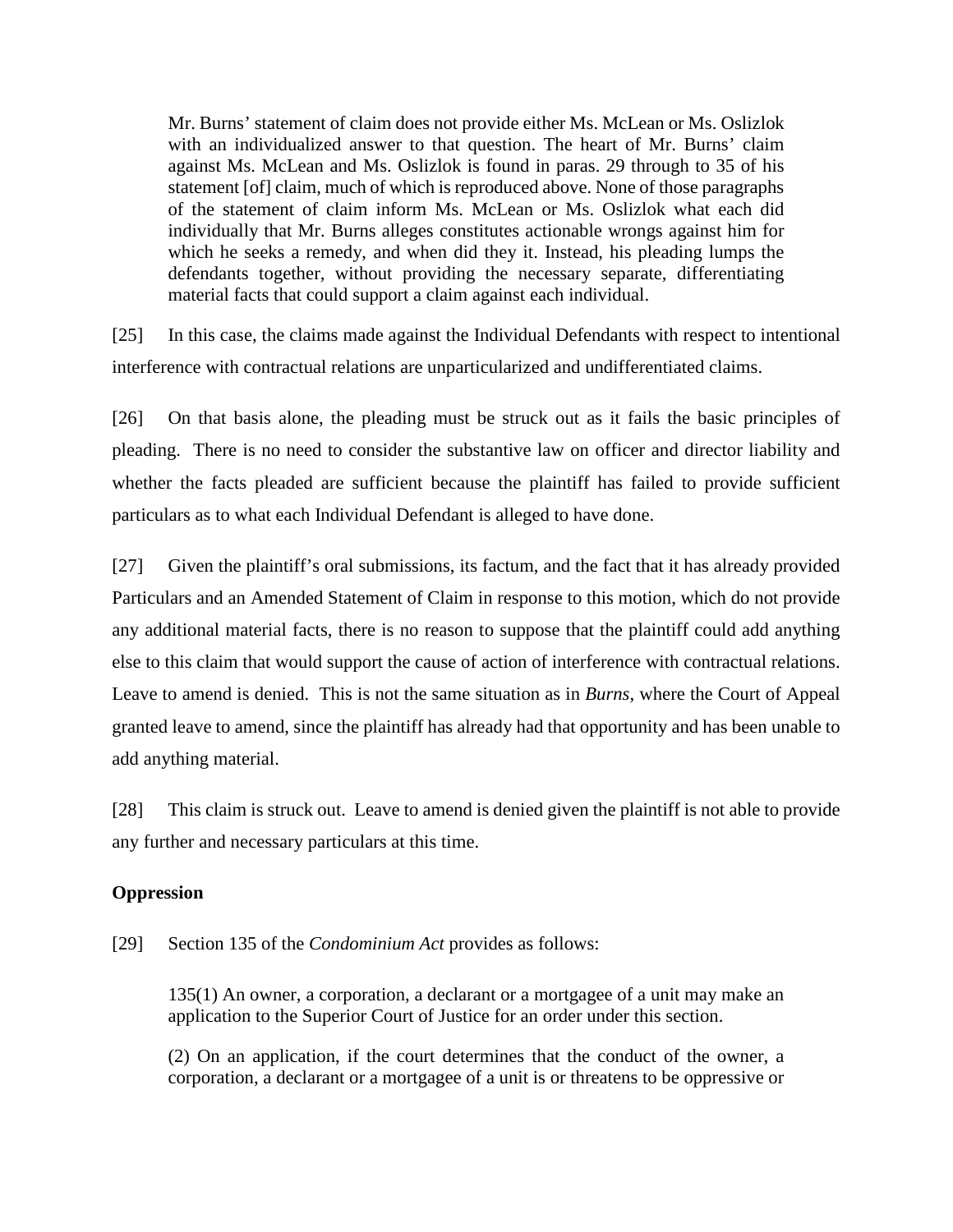unfairly prejudicial to the applicant or unfairly disregards the interests of the applicant, it may make an order to rectify the matter.

(3) On an application, the judge may make any order the judge deems proper including,

(a) an order prohibiting the conduct referred to in the application; and

(b) an order requiring the payment of compensation.

[30] The requirements for an oppression action are set out by the Supreme Court of Canada in *Wilson v. Alharayeri*, 2017 SCC 39, [2017] 1 S.C.R. 1037, at para. 24, as follows:

- a. The complainant must identify the expectation that he or she claims have been violated by the impugned conduct and that her expectations were reasonable;
- b. The complainant must show that these reasonable expectations were violated by corporate conduct that was oppressive or unfairly prejudicial to or that unfairly disregarded her interests.

[31] In *Wilson*, the Court affirmed Doherty J.A.'s decision in *Budd v. Gentra* (1998), 111 O.A.C. 288, which held that the principles set out in *ScotiaMcLeod Inc. v. Peoples Jewellers Ltd.* (1995), 129 D.L.R. (4th) 711 (Ont. C.A.), and *Normart Management Ltd. V. West Hill Redevelopment Co. Ltd.* (1998), 155 D.L.R. (4th) 627, with respect to officer and director liability are inapplicable to oppression claims that may be brought against them. Instead, a director or officer can only attract personal liability in a claim for oppression under the *Canada Business Corporations Act*, R.S.C. 1985, c. C-44, when:

- a. The oppressive conduct is be properly attributable to a director/officer because he or she is implicated in the oppression (i.e. the director/officer exercised or failed to exercise his or her powers so as to effect the oppressive conduct); and
- b. The imposition of personal liability is fit in all the circumstances.

*Wilson*, at para. 31, citing *Gentra*, at para. 46.

[32] From a pleading perspective, Doherty J.A., in *Gentra*, set out the test, at para. 47, as follows: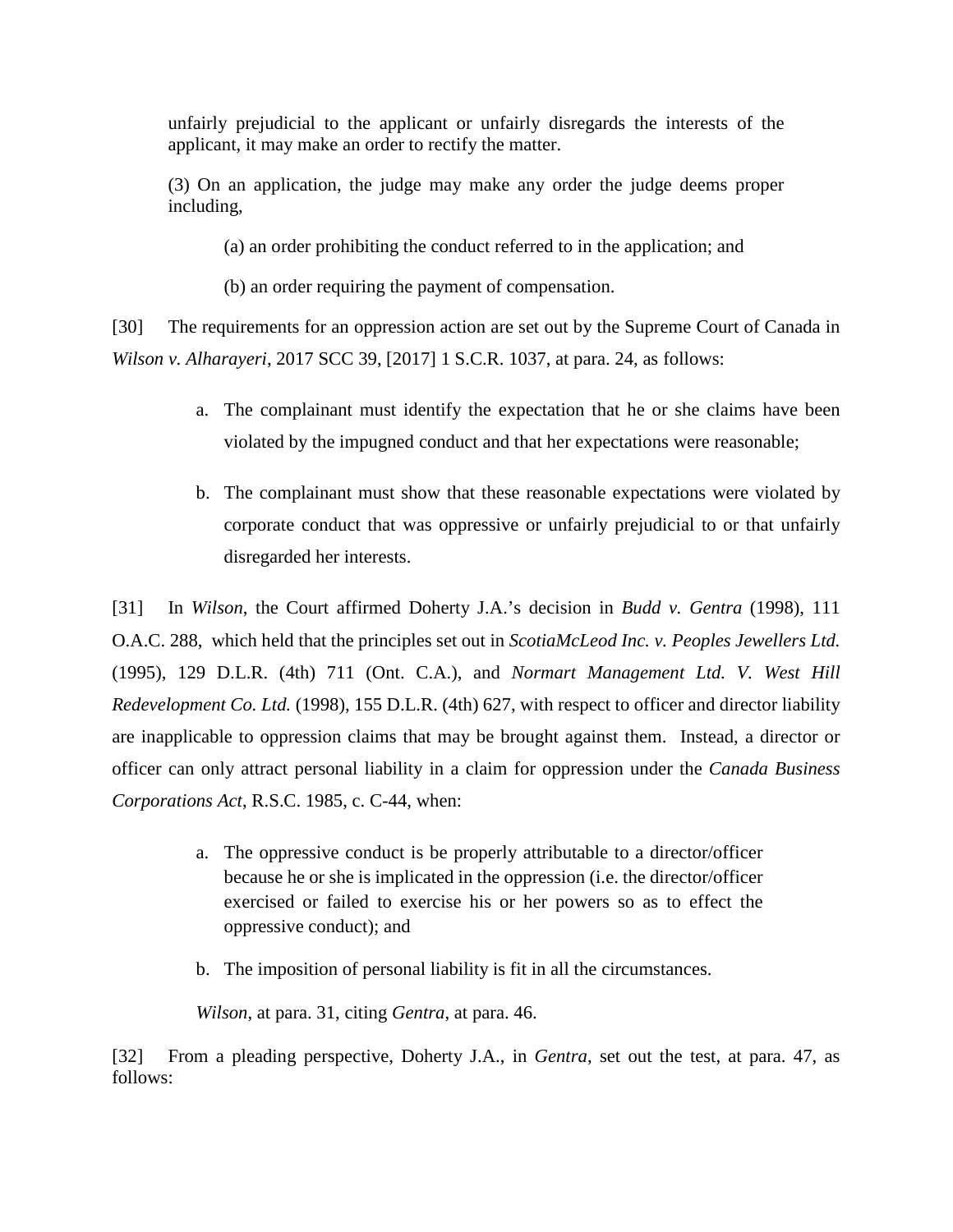In deciding whether an oppression action claiming a monetary order reveals a reasonable cause of action against directors or officers personally, the court must decide:

\* Are there acts pleaded against specific directors or officers which, taken in the context of the entirety of the pleadings, could provide the basis for finding that the corporation acted oppressively within the meaning of s. 241 of the C.B.C.A.?

\* Is there a reasonable basis in the pleadings on which a court could decide that the oppression alleged could be properly rectified by a monetary order against a director or officer personally?

[33] The parties indicated that there is only one case where the courts have considered the personal liability of directors pursuant to section 135 of the *Condominium Act*, *Dewan v. Burden*, 2018 ONCA 195. In that case the director had engaged in a long history of self-dealing, lack of financial disclosure, charging the condominium corporation for personal matters, failing to declare conflicts, refusing to produce records despite being court ordered to do so, and implementing an invalid by-law. The Court concluded:

> Where, as here, it is clear that a director is the motivating force behind the oppressive conduct, he or she should be held personally liable. To hold otherwise in the present case would result in the oppressed minority owners being denied their costs or making CCC396 liable for those costs. The latter result would be particularly inequitable, as it would perpetuate Mr. Burdet's practice of having CCC396 pay the legal costs associated with defending his oppressive conduct.

[34] With respect to the first branch of Justice Doherty's test in *Gentra*, at its highest, and despite the lengthy pleadings describing the alleged oppressive conduct, the plaintiff pleads that all defendants improperly assert that deficiencies remain, that they advise prospective purchasers and others of these deficiencies and that they have put in place restrictions regarding how many people can occupy rental units and the ability of renters to bring pets.

[35] There are no particulars regarding what each Individual Defendant is alleged to have specifically done. Justice Doherty faced a similar situation in *Gentra*, even in the context of a case where the conduct alleged truly did prefer the interests of some stakeholders, and he concluded that unparticularized, undifferentiated claims against the Board as a whole were insufficient:

…No person should have to defend a lawsuit absent allegations which identify the conduct of that person said to render him or her liable to the plaintiff. This statement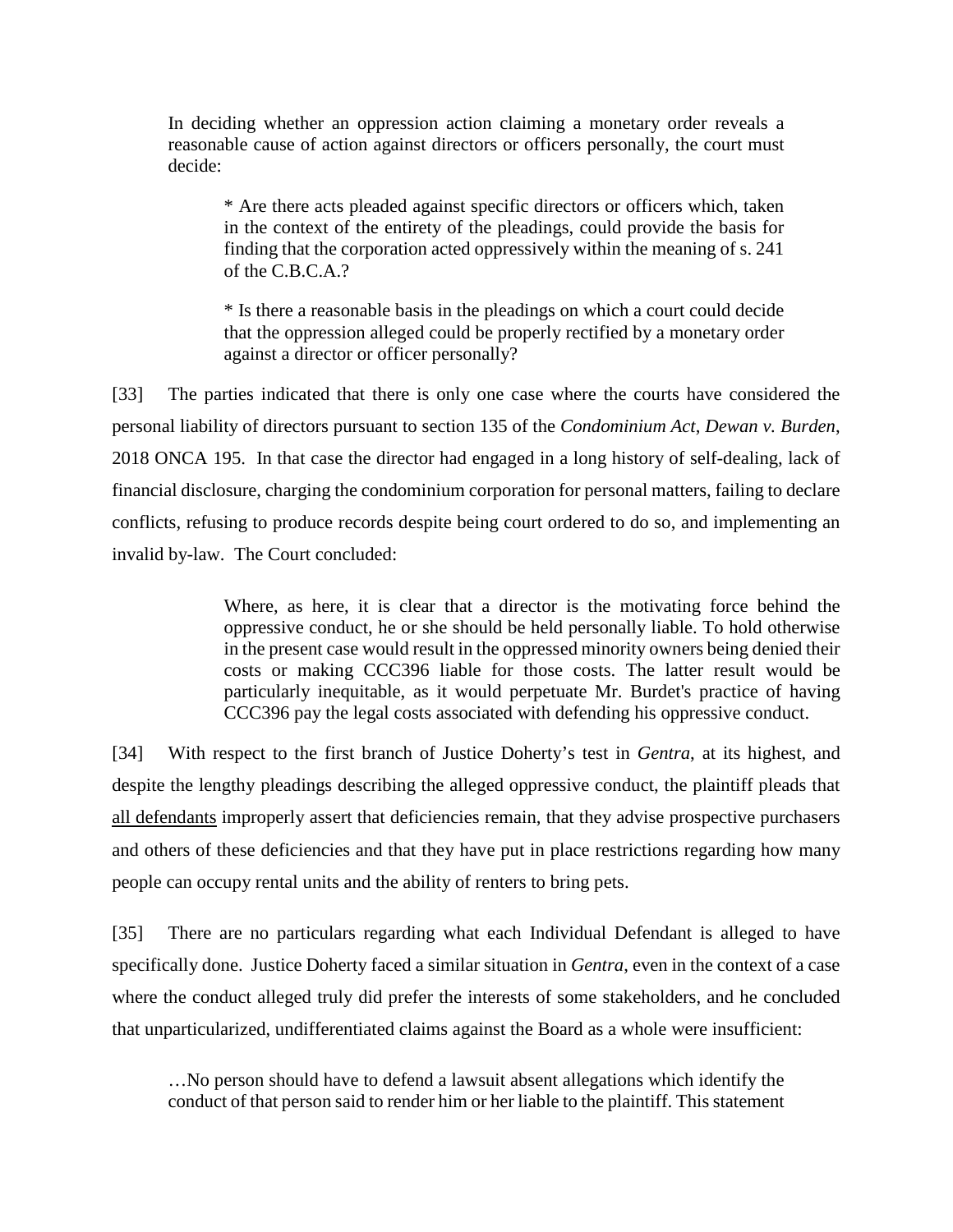of claim utterly fails to deal with the director defendants or management defendants on an individual basis: at para. 48.

I am left with the uneasy impression that the claim against the directors and officers personally is included in the appellant's statement of claim for purposes other than to ultimately establish their personal liability. If this impression is correct, those claims are properly characterized as an abuse of process. A "shot gun" approach to the naming of defendants in a lawsuit which serves to needlessly add parties to the proceedings must be discouraged. It can only further complicate and prolong what will of necessity be lengthy and complicated litigation: at para. 50

[36] With respect to the second branch of Justice Doherty's test in *Gentra*, it is not enough for the plaintiff to make bald allegations that the alleged behavior is targeted at the plaintiff. In *Gentra*, Doherty J.A. concluded that there was no reasonable basis for a claim against Board members in similar circumstances, at para. 52:

[T]he remedial reach of s. 241 is long, but it is not unlimited. Any order made must "rectify the matter complained of" by the parties seeking the remedy. To maintain an action for a monetary order against a director or officer personally, a plaintiff must plead facts which would justify that kind of order. The plaintiff must allege a basis upon which it would be "fit" to order rectification of the oppression by requiring the directors or officers to reach into their own pockets to compensate aggrieved persons. The case law provides examples of various situations in which personal orders are appropriate. These include cases in which it is alleged that the directors or officers personally benefitted from the oppressive conduct, or furthered their control over the company through the oppressive conduct. Oppression applications involving closely held corporations where a director or officer has virtually total control over the corporation provide another example of a situation in which a director or officer may be held personally liable to rectify corporate oppression.

[37] In my view, there is no reasonable basis in the pleadings on which a court could decide that the oppression alleged could be properly rectified by a monetary order against a director or officer personally. The alleged conduct did not result in any personal benefit to the Individual Defendants and it did not increase their control in any way. Although it is alleged that they breached their duty to the Condo Corporation, the specific conduct alleged involves the Board making decisions about how to manage the Condo Corporation's day-to-day affairs. They may be wrong in these decisions or their assessment as to the extent of the deficiencies and need for repair, but it should not be that errors in the day-to-day management of the affairs of the corporation, which do not even personally benefit them should result in a personal order against them. Allowing actions of this sort to proceed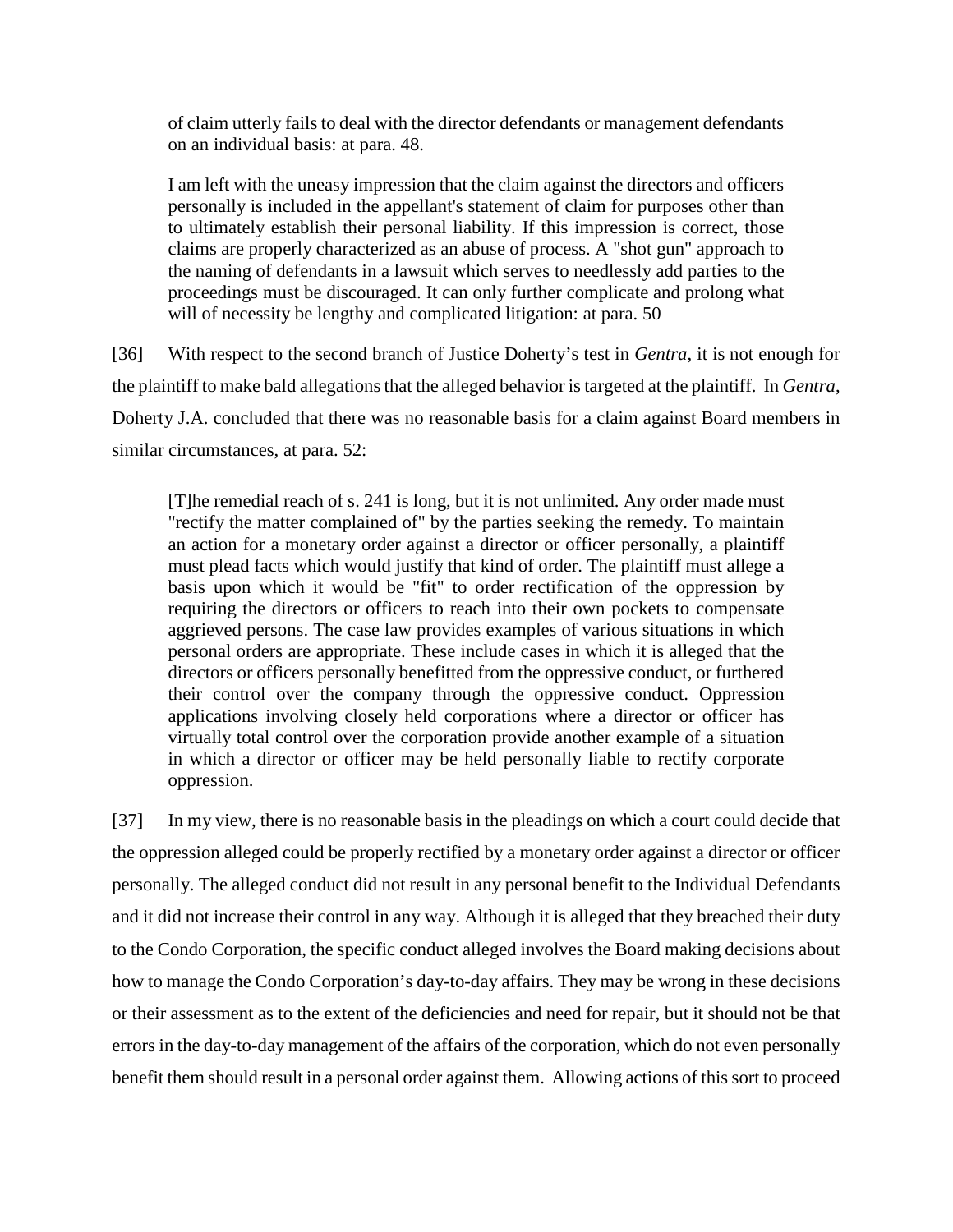against directors of condominium corporations would serve as a disincentive to their raising deficiencies with developers and properly advising potential purchasers such deficiencies.

[38] The motion is granted and the action is struck out against the Individual Defendants. Leave to amend is denied because the plaintiff has already had an opportunity to amend the Claim and make submissions during the hearing. The plaintiff has not alluded to any additional facts which it could plead if leave were granted and there is no reason to suppose that they may be able to do so. This is not a case involving technical deficiency in the pleading which could be cured with an amendment, but rather the absence of underlying facts which support the causes of action claimed.

[39] After the hearing the parties suggested a costs order in the approximate amount of \$7,000 would be appropriate. I find this amount fair and reasonable and am awarding the defendants costs in such amount.

Papageorgiou J.

**Released:** October 26, 2020